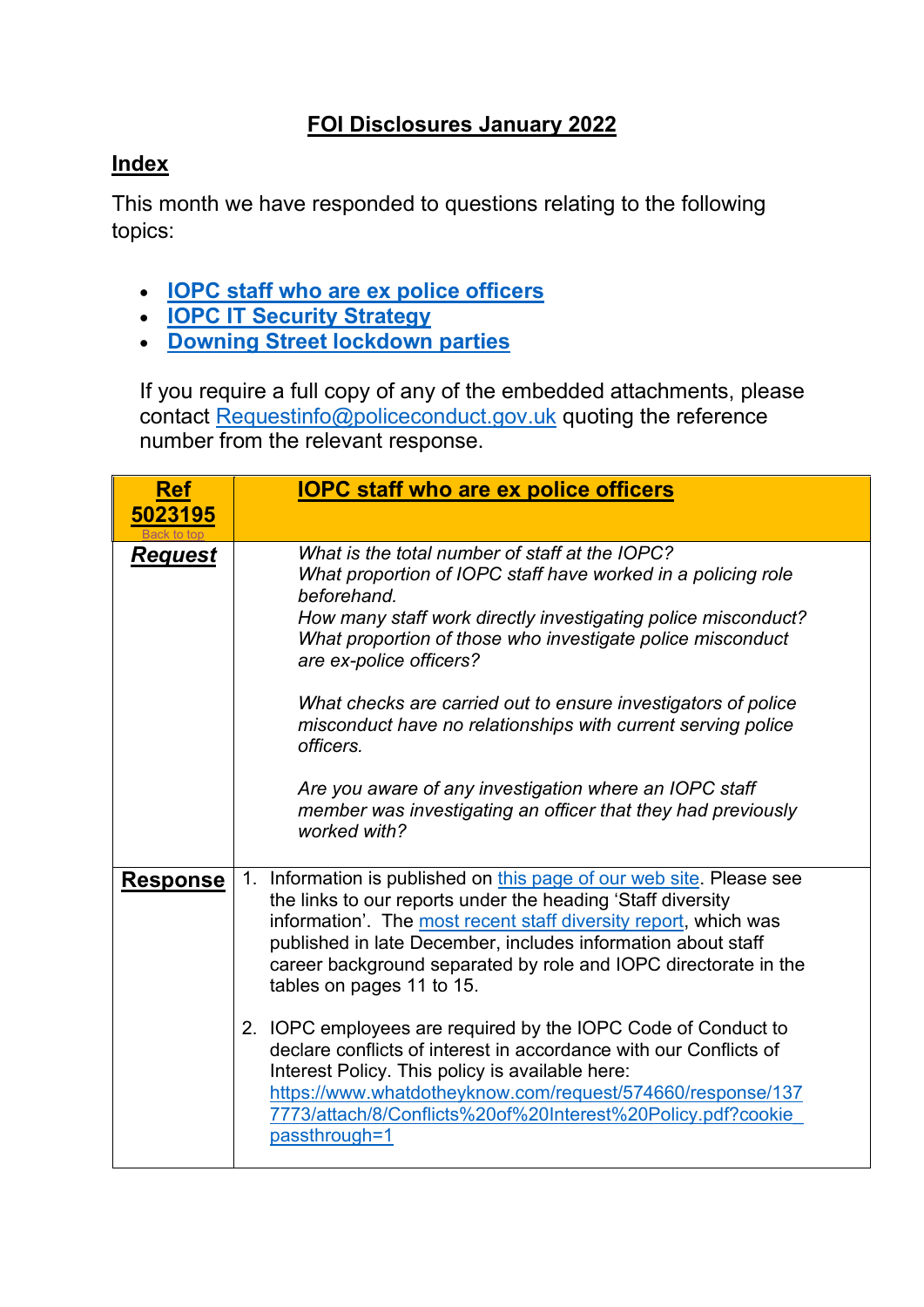| As stated in the Code of Conduct: "a persistent or significant<br>failure to meet any aspect(s) of the code will be taken seriously<br>and may lead to capability or disciplinary sanctions".                                                                                                                                                                                                                                                                                                                                                                                                                              |
|----------------------------------------------------------------------------------------------------------------------------------------------------------------------------------------------------------------------------------------------------------------------------------------------------------------------------------------------------------------------------------------------------------------------------------------------------------------------------------------------------------------------------------------------------------------------------------------------------------------------------|
| Our Code of Conduct is available here:<br>https://www.whatdotheyknow.com/request/688065/response/165718<br>9/attach/3/IOPC%20Code%20of%20Conduct.PDF.pdf?cookie_pass<br>through=1                                                                                                                                                                                                                                                                                                                                                                                                                                          |
| 3. As stated under paragraph 5.1 of the Conflicts of Interest Policy:                                                                                                                                                                                                                                                                                                                                                                                                                                                                                                                                                      |
| "Timely and robust management of conflicts of interest is<br>inherently reliant upon individual members of staff considering<br>the delivery of their IOPC duties in the context of their<br>personal circumstances and identifying matters where there<br>exists the potential for a conflict to arise, or be perceived to<br>arise".                                                                                                                                                                                                                                                                                     |
| Therefore, if such a conflict of interest was not declared in<br>breach of the Policy and Code of Conduct, it may remain<br>undetected unless we became aware by some other means.<br>While there may have been instances of such a breach being<br>discovered in the absence of an appropriate declaration,<br>there is no systematic way of finding a relevant example<br>without carrying out extensive manual searches of<br>investigation files and the personal files of our employees<br>held by our Human Resources department. This would<br>involve reading through the documents in many thousands of<br>files. |
| Similarly, it is possible that a potential conflict arising from a<br>previous working relationship has been properly declared<br>under the policy but the line manager decided that the<br>interest was not significant enough for any further steps to be<br>necessary and/or that the individual should be separated from<br>the investigation. Once again there is no systematic way of<br>finding any such decisions without carrying out very time<br>consuming manual checks on a large number of files.                                                                                                            |
| The cost limit under section 12 of the FOIA creates an<br>exception from compliance where the work involved in<br>identifying, locating and retrieving the information would<br>exceed the 'cost limit' which is set for the IOPC at £450 or 18<br>hours at £25 per hour. As the cost limit would be exceeded<br>by these searches by a very significant margin, we have<br>concluded that we are not obliged to comply with this part of<br>your request.                                                                                                                                                                 |
|                                                                                                                                                                                                                                                                                                                                                                                                                                                                                                                                                                                                                            |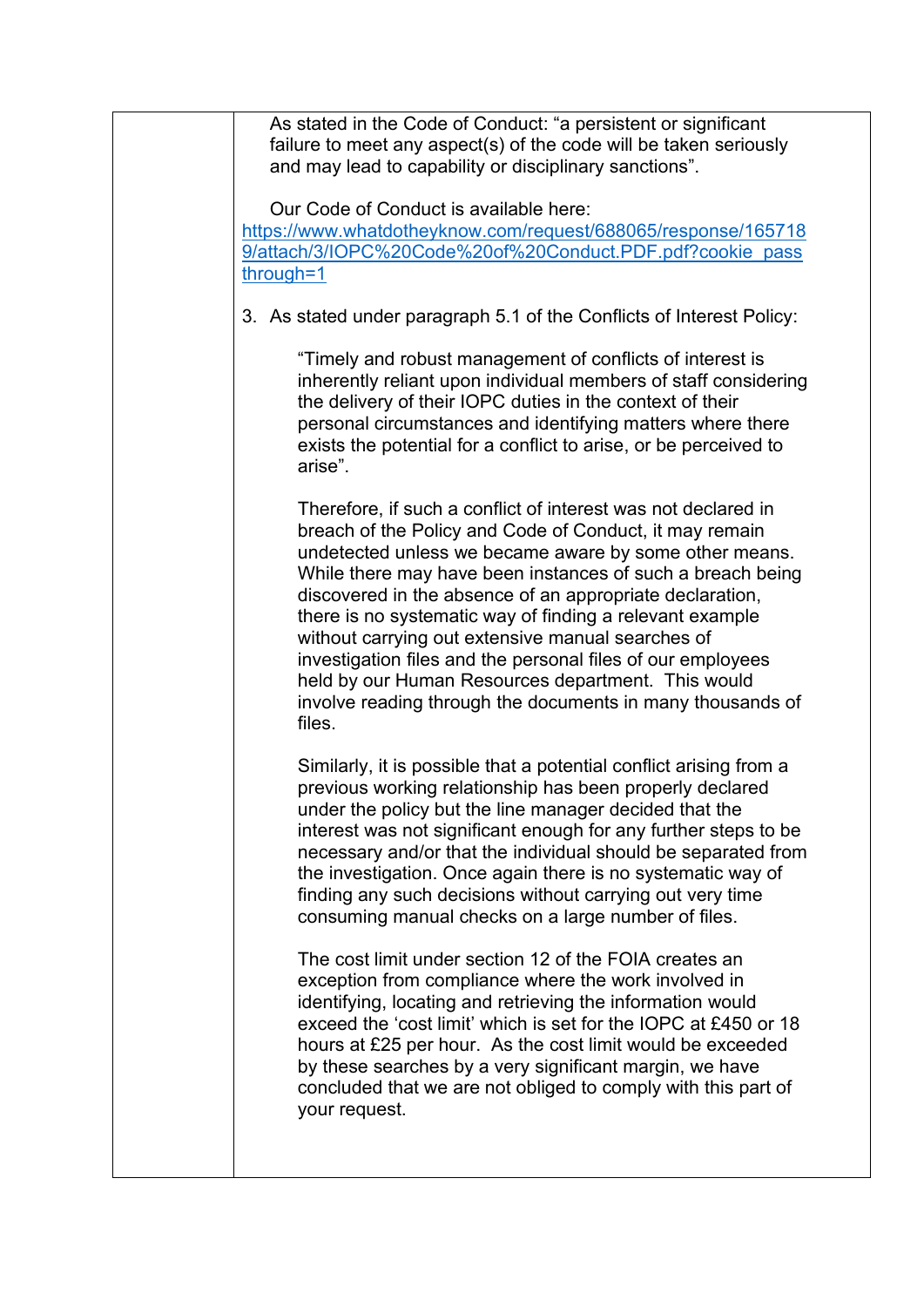<span id="page-2-0"></span>

| <b>Ref</b>      | <b>IOPC IT Security Strategy</b>                                                                                                                                                                                                     |
|-----------------|--------------------------------------------------------------------------------------------------------------------------------------------------------------------------------------------------------------------------------------|
| 5023198         |                                                                                                                                                                                                                                      |
| <u>Request</u>  | 1. Do you have a formal IT security strategy? (Please provide a link to the<br>strategy)                                                                                                                                             |
|                 | 2. Does this strategy specifically address the monitoring of network<br>attached device configurations to identify any malicious or non-malicious<br>change to the device configuration?                                             |
|                 | 3. If yes to Question 2, how do you manage this identification process                                                                                                                                                               |
|                 | 4. Have you ever encountered a situation where user services have been<br>disrupted due to an accidental/non malicious change that had been made<br>to a device configuration?                                                       |
|                 | 5. If a piece of malware was maliciously uploaded to a device on your<br>network, how quickly do you think it would be identified and isolated?                                                                                      |
|                 | 6. How many devices do you have attached to your network that require<br>monitoring?                                                                                                                                                 |
|                 | 7. Have you ever discovered devices attached to the network that you<br>weren't previously aware of?If yes, how do you manage this identification<br>process                                                                         |
|                 | 8. How many physical devices (IP's) do you have attached to your network<br>that require monitoring for configuration vulnerability                                                                                                  |
|                 | 9. Have you suffered any external security attacks that have used malware<br>on a network attached device to help breach your security measures                                                                                      |
|                 | 10. Have you ever experienced service disruption to users due to an<br>accidental, non-malicious change being made to device configurations?                                                                                         |
|                 | When a scheduled audit takes place for the likes of PSN or<br>11.<br>Cyber Essentials, how likely are you to get significant numbers of<br>audit fails relating to the status of the IT infrastructure?                              |
| <b>Response</b> | 1. We have an IT Security Strategy. We cannot provide a link to the IOPC<br>IT security strategy because it has not been published and we have no<br>plans to publish it.                                                            |
|                 | We are refusing parts 2 to 10 of your request because the information<br>engages the exemption under section $31(1)(a)$ and the public interest in<br>maintaining this exemption outweighs the public interest in disclosure.        |
|                 | We have decided that part 11 of your request engages section 31(3) of the<br>FOIA, which provides an exemption from the duty to confirm or deny that<br>the relevant information is held. We are refusing to state whether or not we |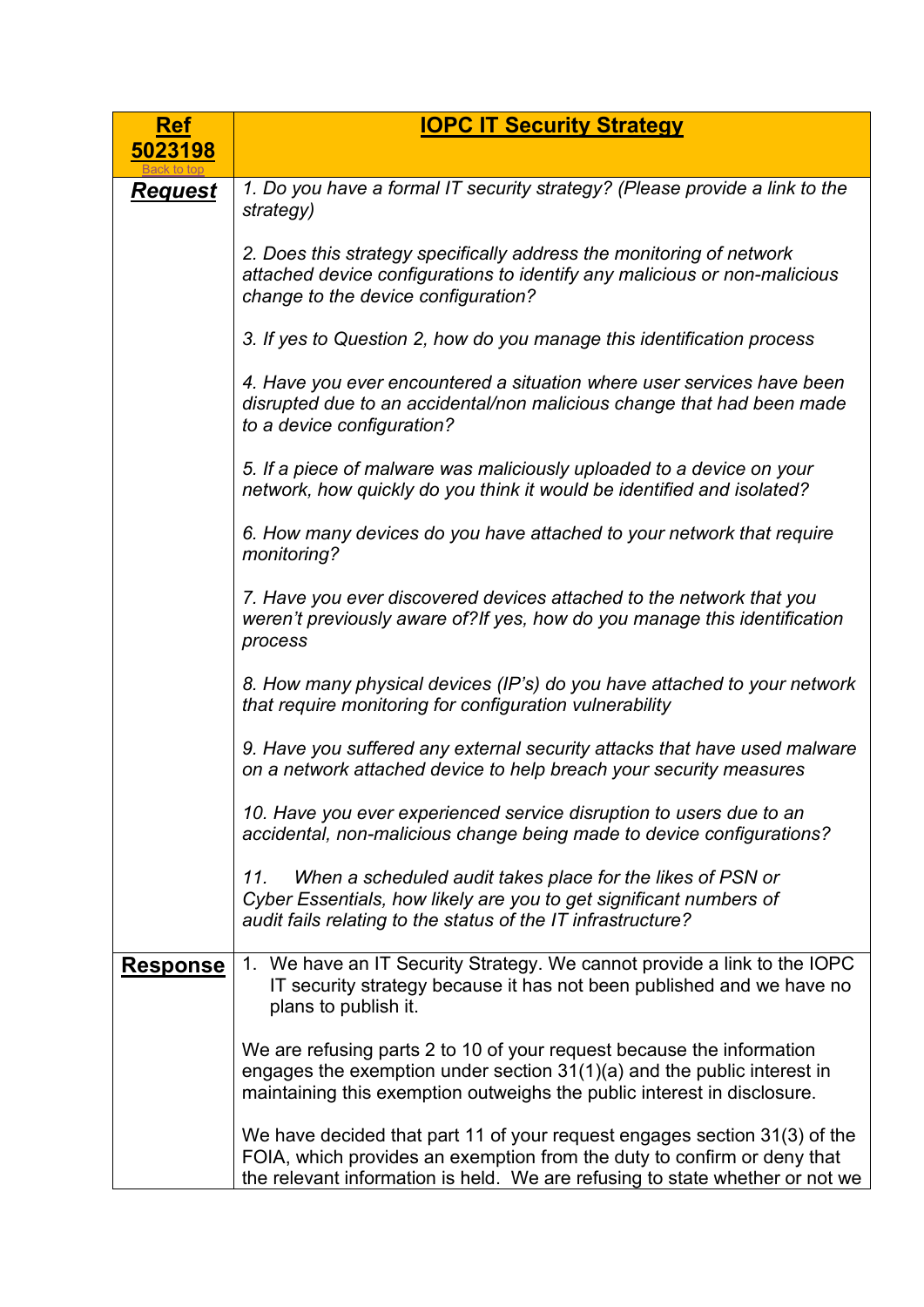<span id="page-3-0"></span>

|                              | hold the information after concluding that the public interest in refusal<br>outweighs the public interest in complying with the duty to confirm or deny.                                                                                                                                                                                                                                                                                                                                                                                                                                                                                                                                                                                                                                                                                    |
|------------------------------|----------------------------------------------------------------------------------------------------------------------------------------------------------------------------------------------------------------------------------------------------------------------------------------------------------------------------------------------------------------------------------------------------------------------------------------------------------------------------------------------------------------------------------------------------------------------------------------------------------------------------------------------------------------------------------------------------------------------------------------------------------------------------------------------------------------------------------------------|
|                              | Our decision under part 11 should not be understood as indicating<br>that the IOPC does or does not hold any relevant information.                                                                                                                                                                                                                                                                                                                                                                                                                                                                                                                                                                                                                                                                                                           |
|                              |                                                                                                                                                                                                                                                                                                                                                                                                                                                                                                                                                                                                                                                                                                                                                                                                                                              |
| <b>Ref</b><br><u>5023264</u> | <b>Downing Street lockdown parties</b>                                                                                                                                                                                                                                                                                                                                                                                                                                                                                                                                                                                                                                                                                                                                                                                                       |
| <u>Request</u>               | How many formal complaints have the IOPC received with<br>regards to the alleged failure of the Metropolitan Police to<br>investigate the "Parties" Plural at Number 10 Downing Street,<br>during the Covid Lockdowns.                                                                                                                                                                                                                                                                                                                                                                                                                                                                                                                                                                                                                       |
| <b>Response</b>              | Complaints about the conduct of police officers are normally received by<br>the police force in the first instance, not by the IOPC. Any complaints or<br>concerns made directly to the IOPC are redirected to the Appropriate<br>Authority who must then decide whether to formally record the matter as a<br>public complaint in line with the requirements of the Police Reform Act<br>2002 (PRA). Further information about making complaints is available<br>on HYPERLINK "https://www.policeconduct.gov.uk/complaints-reviews-<br>and-appeals/make-complaint" this page of our web site.                                                                                                                                                                                                                                               |
|                              | Given the subject matter of your request we would refer you to the page<br>headed HYPERLINK "https://policeconduct.gov.uk/complaints-reviews-<br>and-appeals/make-complaint/raising-concerns-about-incidents-media"<br>Raising concerns about incidents in the media. This confirms that persons<br>who are not directly affected or were not present at the incident cannot use<br>the police complaints system to make their concerns known, though this<br>does not prevent them from raising their concerns with the police so that<br>they can be noted. Our detailed guidance on who can make a complaint is<br>on page 32 of our <b>HYPERLINK</b><br>"https://www.policeconduct.gov.uk/sites/default/files/Documents/statutoryg<br>uidance/2020 statutory guidance english.pdf" Statutory Guidance on the<br>police complaints system |
|                              | Therefore any complaints or concerns we received about these matters<br>from the public would be passed on to the Metropolitan Police Service<br>(MPS) without any formal assessment by the IOPC and would not be<br>recorded unless they met the eligibility criteria. The police do not confirm to<br>the IOPC whether they have recorded a matter that we pass on to them<br>and they do not routinely provide the IOPC with data in respect of very<br>specific complaint categories such as this. Therefore we would recommend<br>that you contact the MPS if you require data on the number of any such<br>complaints they have formally recorded under the PRA.                                                                                                                                                                       |
|                              | Our Customer Contact Centre has been keeping a record of<br>correspondence from the public that refers to the MPS response to the<br>Downing Street party allegations. We have received 11 items of<br>correspondence in this category so far, all of which have been passed to<br>the MPS under our usual procedure for complaints and concerns we                                                                                                                                                                                                                                                                                                                                                                                                                                                                                          |